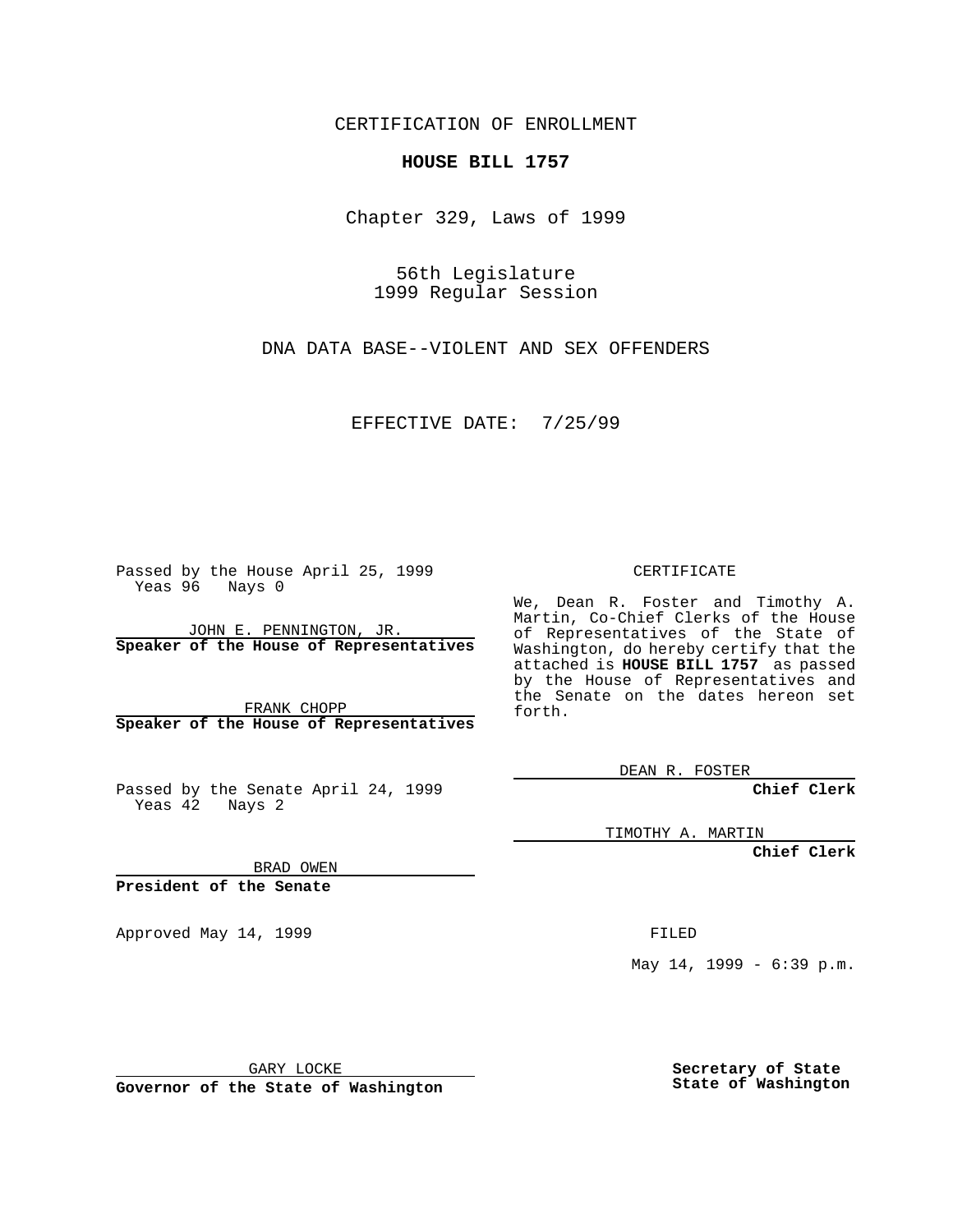## **HOUSE BILL 1757** \_\_\_\_\_\_\_\_\_\_\_\_\_\_\_\_\_\_\_\_\_\_\_\_\_\_\_\_\_\_\_\_\_\_\_\_\_\_\_\_\_\_\_\_\_\_\_

\_\_\_\_\_\_\_\_\_\_\_\_\_\_\_\_\_\_\_\_\_\_\_\_\_\_\_\_\_\_\_\_\_\_\_\_\_\_\_\_\_\_\_\_\_\_\_

## AS AMENDED BY THE SENATE

Passed Legislature - 1999 Regular Session

**State of Washington 56th Legislature 1999 Regular Session**

**By** Representatives Miloscia, O'Brien, Koster, Lovick, Haigh, Hurst and Radcliff

Read first time 02/04/1999. Referred to Committee on Criminal Justice & Corrections.

1 AN ACT Relating to DNA identification; amending RCW 43.43.754; and 2 creating a new section.

3 BE IT ENACTED BY THE LEGISLATURE OF THE STATE OF WASHINGTON:

 NEW SECTION. **Sec. 1.** The legislature finds it necessary to expand the current pool of convicted offenders who must have a blood sample drawn for purposes of DNA identification analysis. The legislature further finds that there is a high rate of recidivism among certain types of violent and sex offenders and that drawing blood is minimally intrusive. Creating an expanded DNA data bank bears a rational relationship to the public's interest in enabling law enforcement to better identify convicted violent and sex offenders who are involved in unsolved crimes, who escape to reoffend, and who reoffend after 13 release.

14 **Sec. 2.** RCW 43.43.754 and 1994 c 271 s 402 are each amended to 15 read as follows:

16 Every adult or juvenile individual convicted of a felony or 17 adjudicated guilty of an equivalent juvenile offense defined as a sex 18 offense under RCW  $9.94A.030((+31))$   $(33)(a)$  or a violent offense as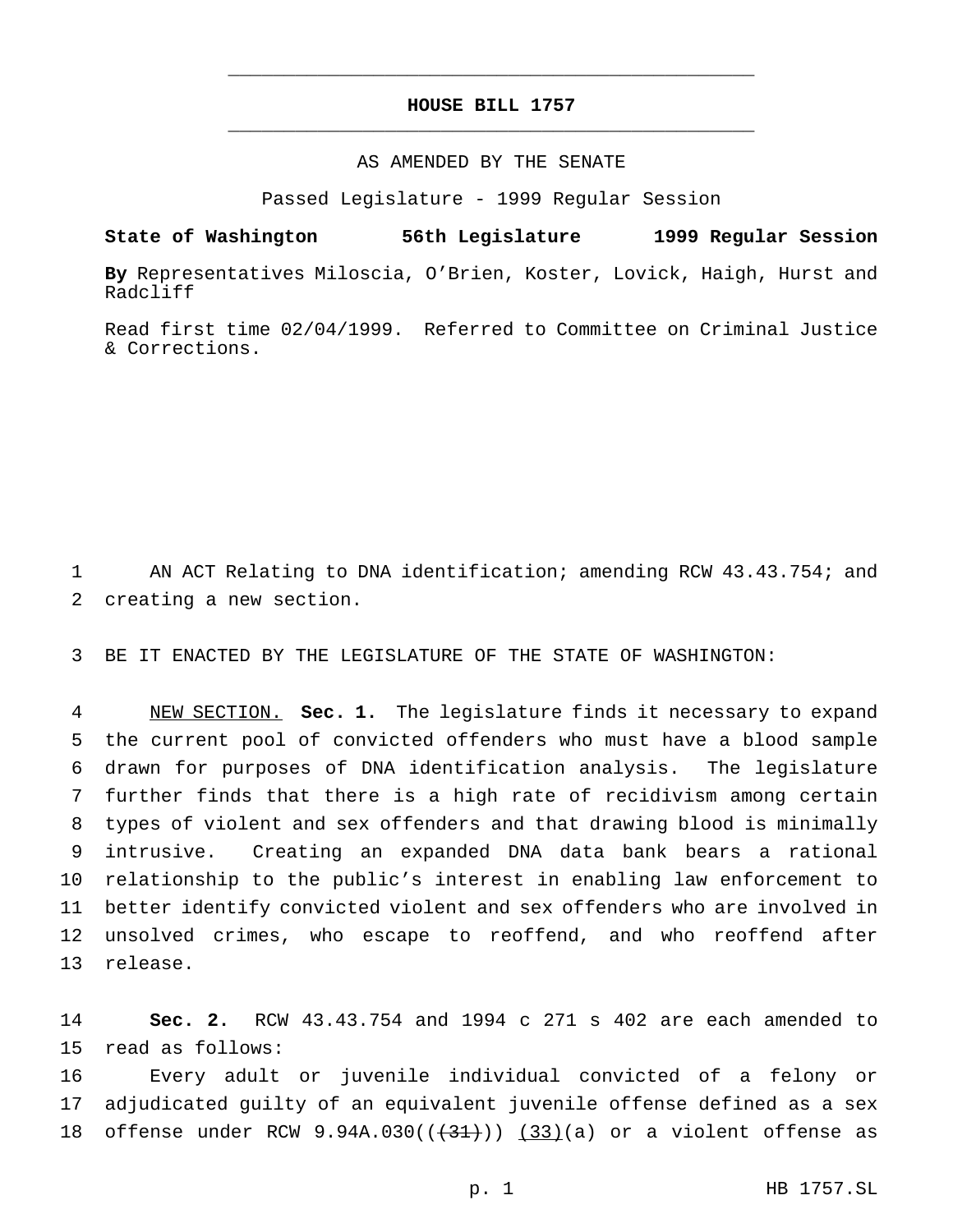1 defined in RCW 9.94A.030 shall have a blood sample drawn for purposes 2 of DNA identification analysis. For persons convicted of such offenses 3 or adjudicated guilty of an equivalent juvenile offense who are serving 4 or who are to serve a term of confinement in a county jail or detention 5 facility, the county shall be responsible for obtaining blood samples 6 ((prior to release from)) either as part of the intake process into the 7 county jail or detention facility for those persons convicted on or 8 after the effective date of this act, or within a reasonable time after 9 the effective date of this act for those persons incarcerated prior to 10 the effective date of this act who have not yet had a blood sample 11 drawn, beginning with those persons who will be released the soonest. 12 For persons convicted of such offenses or adjudicated guilty of an 13 equivalent juvenile offense, who are serving or who are to serve a term 14 of confinement in a department of corrections facility or a division of 15 juvenile rehabilitation facility, the facility holding the person shall 16 be responsible for obtaining blood samples ((prior to release from)) 17 either as part of the intake process into such facility for those 18 persons convicted on or after the effective date of this act, or within 19 a reasonable time after the effective date of this act for those 20 persons incarcerated prior to the effective date of this act who have 21 not yet had a blood sample drawn, beginning with those persons who will 22 be released the soonest. Any blood sample taken pursuant to RCW 23 43.43.752 through 43.43.758 shall be used solely for the purpose of 24 providing DNA or other blood grouping tests for identification analysis 25 and prosecution of a sex offense or a violent offense.

26 This section applies to all adults who are convicted after July 1, 27 1990; and to all adults who were convicted on or prior to July 1, 1990, 28 and who are still incarcerated on or after the effective date of this 29 act. This section applies to all juveniles who are adjudicated guilty 30 after July 1, 1994; and to all juveniles who were adjudicated guilty on 31 or prior to July 1, 1994, and who are still incarcerated on or after 32 the effective date of this act.

 NEW SECTION. **Sec. 3.** If any provision of this act or its application to any person or circumstance is held invalid, the remainder of the act or the application of the provision to other persons or circumstances is not affected.